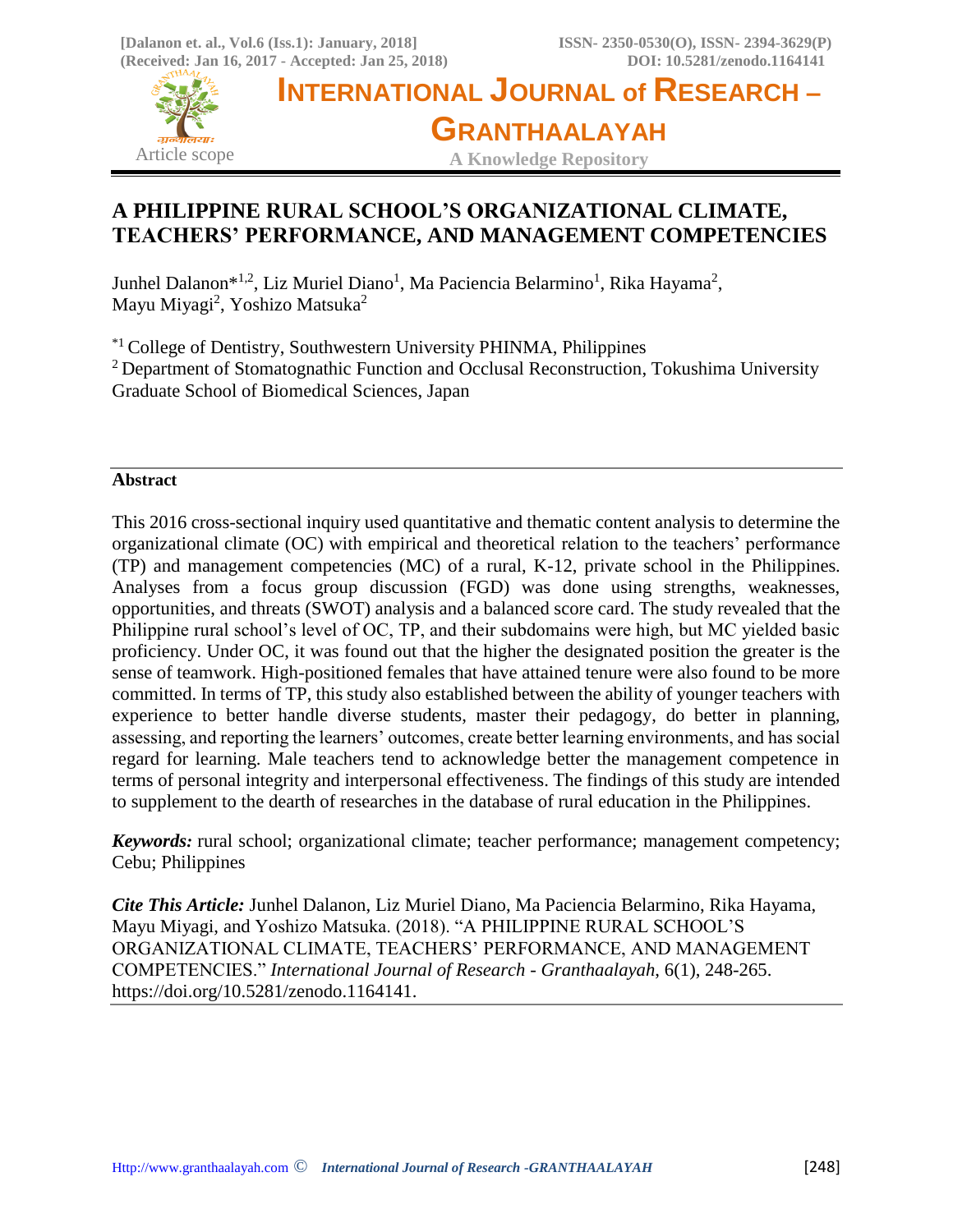

# **1. INTRODUCTION**

The 1987 Philippine Constitution promotes quality, complete, and adequate education. Unfortunately, economic upheaval, rigid qualifications, and teacher-retention challenges have become a staple in school administration.

Organizational climate plays a very significant part in defining academic accomplishment of the learners. Out of organizational research and studies in school effectiveness, stemmed the formal study of organizational climate. Schools are societal foundations involving diverse workers like educators and managers with apparent ranks and required functions. Divergent from each other are the responsibilities, functions, and standards which are assigned to them. Educational institutions are ranked organizations, in this pecking order at the top locus there is a school manager or director, headmaster or principal, and then the common teachers are at the lowermost strata of the hierarchy.

In tracing the accountability graph, the liability first befalls on the students to their teachers, teachers are liable to principals and principals are liable to the director or manager of the school, and so on. For an efficient advancement of work, a structure of give-and-take interaction through which the learning model ensues and workers attains school goals and the process takes place in a humanistic rapport and collaboration exists. A study by Kundu (2007) conveyed that the climate of an organization comprising a multifaceted mixture of interactions, standards and morals persuade performances communally or even independently. The findings expounded more that functioning of clusters and people is contingent on workplace climate. Therefore, when workplace climate is enhanced, it will also absolutely influence the functioning of workers and in effect improve the learning experience of the students.

Relative to the concept of organizational climate, it is significant to recognize strategic management. Strategically managed employees in an organization does seem to make a distinction in how well the group functions. Knowing the reason for success or failure of firms and their varying levels of performance is an essential stratagem.

Findings of a study conducted among faculty members of a rural, tertiary school in Cebu, Philippines implied that managers should recognize and comprehend the wants and pursuits of his workers. To satiate foremost their wants and interests is to inspire them to grasp ultimate functioning. The encouraging element is not only an elevated wage. Acknowledgement, belongingness, and integrity are other factors which people want to satiate. Staffs and personnel who are content or fulfilled are blissful, which renders them productive. And the job of the manager is to lead them to greater efficiency (Magdadaro, 2009).

Parents' discontent, students' below average performance, and teachers' lack of initiative are evident in the research locale. Furthermore, apparent are the traditional rural and cultural practices that affect the school operations. The purpose of this paper is to unfold organizational behaviors and organizational trend analysis in a rural, K-12, private school in the Philippines.

This exploratory inquiry addressed the following questions:

- 1. What is the status of the school's organizational climate in terms of environment, teamwork, management effectiveness, manpower development, commitment, compensation and incentives, appraisal system, and involvement?
- 2. How are the teachers performing in terms of instructional competence; school, home, and community linkages; personal, social growth, and professional characteristics; and plus factor?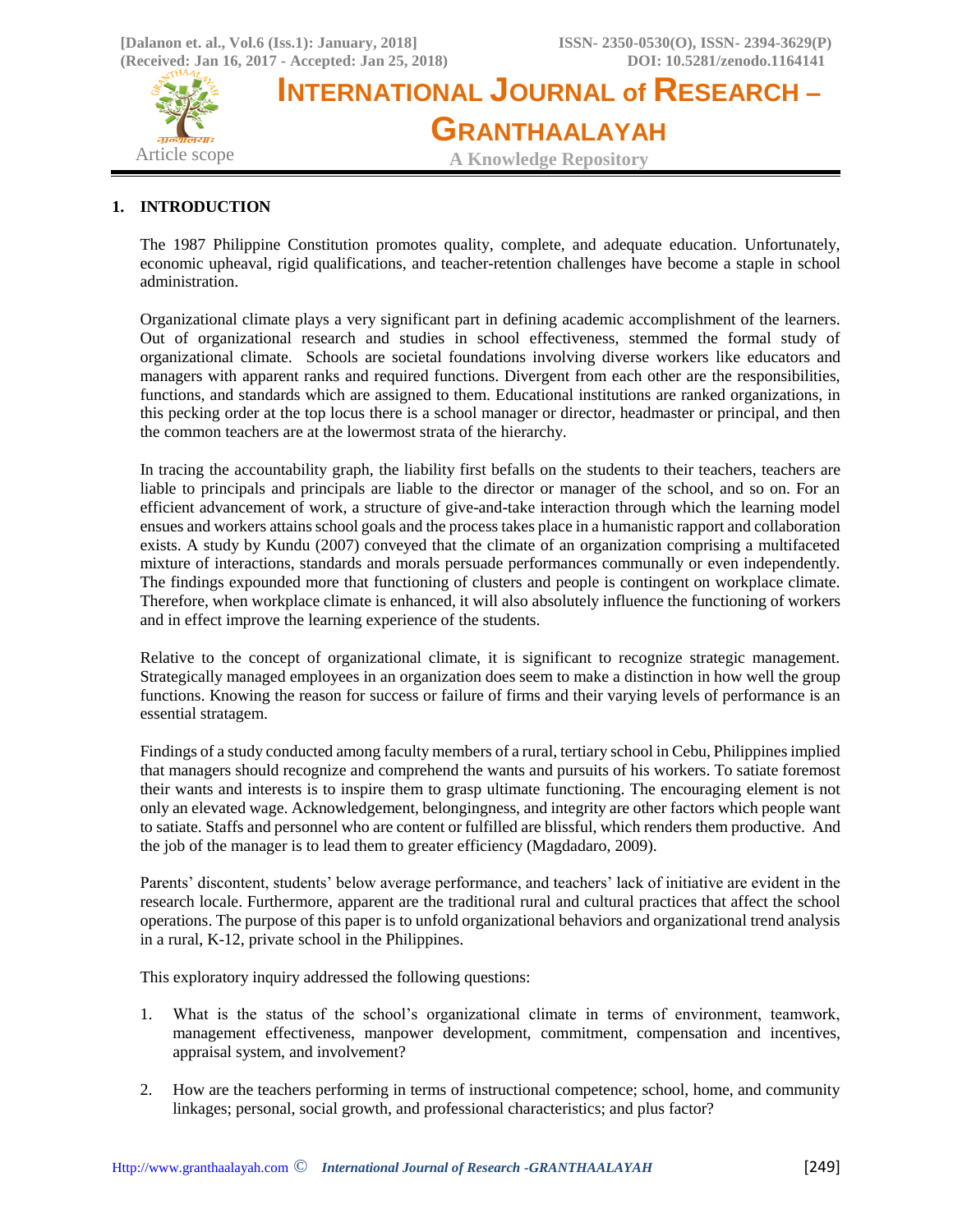

3. How is the school administration doing in terms of achieving various management competencies?

## **2. MATERIALS AND METHODS**

## *2.1. Participants*

Utilizing the convenience sampling procedure, 2 (9.09%) school principals and 20 (90.91%) teachers were the respondents of this study. According to age, the respondents were composed of three (13.64%) respondents who were 20 years old, six (27.27%) respondents who were 21 years old, six (27.27%) respondents who were 22 years old, three (13.64%) respondents who were, 23 years old, one (4.55%) respondent who was 24 years old, one (4.55%) respondent who was 25 years old, one (4.55%) respondent who was 39 years old, and one (4.55%) respondent who was 61 years old. In terms of gender, two (9.09%) respondents were males and twenty (90.91%) respondents were females. Whereas by highest educational attainment, everyone (100%) were bachelor's degree holders only. By designation there were twenty (90.91%) teachers and two (9.09%) school principals. All of the respondents were full-time, tenured employees of the school. With regards to experience, thirteen (59.09%) of the respondents had at least a year of experience, seven (31.82%) respondent who had at least 2 years of experience, one (4.55%) with at least 5 years of experience, and only one (4.55%) with at least 40 years of experience. Upon interview, it was found out that most of the teachers are fresh graduates that aim to teach in the private sector for a year or two before their eventual application into the public sector.

During the interview with the school principals, it was clarified that the school does not have any preference over female applicants. The teachers were hired based on their capabilities and availability during the hiring season. The principals stressed that they do not have the luxury of choosing from a deep pool of applicants, since majority of the applicants would rather work in the public schools. The data gathered pertaining to this category as presented, shows that all of the teachers and principals (100%) earned the minimum educational qualification of a bachelor's degree in teaching. However, no teacher or principal has earned a post graduate degree in a relevant program.

As elaborated in one of the questionnaires, the teachers do not have the desire to pursue a post graduate degree as of the moment. Their concentration at the moment is earning a living to support their families. In the foreseeable future, most of them intend to earn a post graduate degree for professional development. The school administration's organizational structure is simple. It relies heavily on the principal as the main decision maker in the day-to-day processes of the school. All of the respondents (100%) are working full time in the research locale. Upon further inquiry on the topic, the principals admitted that they prefer to hire full time personnel to avoid chaos during the middle of the school year. The number clearly showed that based on the data taken from the survey, it showed that most of the respondents (59.09%) have been teaching for less than 2 years. Most of them are fresh graduates and novices whose sole aim is to earn an experience in teaching. The findings were strongly supported by the organizational climate theory, which states that teachers have a fundamental and active role in the educational system. The teachers are the main component of the organizational climate theory. As professionals, teachers need to be suitable examples and exhibit to their students an advocacy to scholarly values and to unceasing education (Selamat, N. et al, 2013)

The research environment is a rural, K-12, private school in the municipality of Sogod, Cebu. With 18 barangays and a population of 35,108, this municipality is a 4th municipal income class municipality in the 5th district of the province of Cebu, in the region of Central Visayas in the Philippines. It is a government-recognized school with 175 students and 20 full time faculty members. It offers classes in pre-elementary, elementary, and junior high school using the K-12 curriculum of the Department of Education.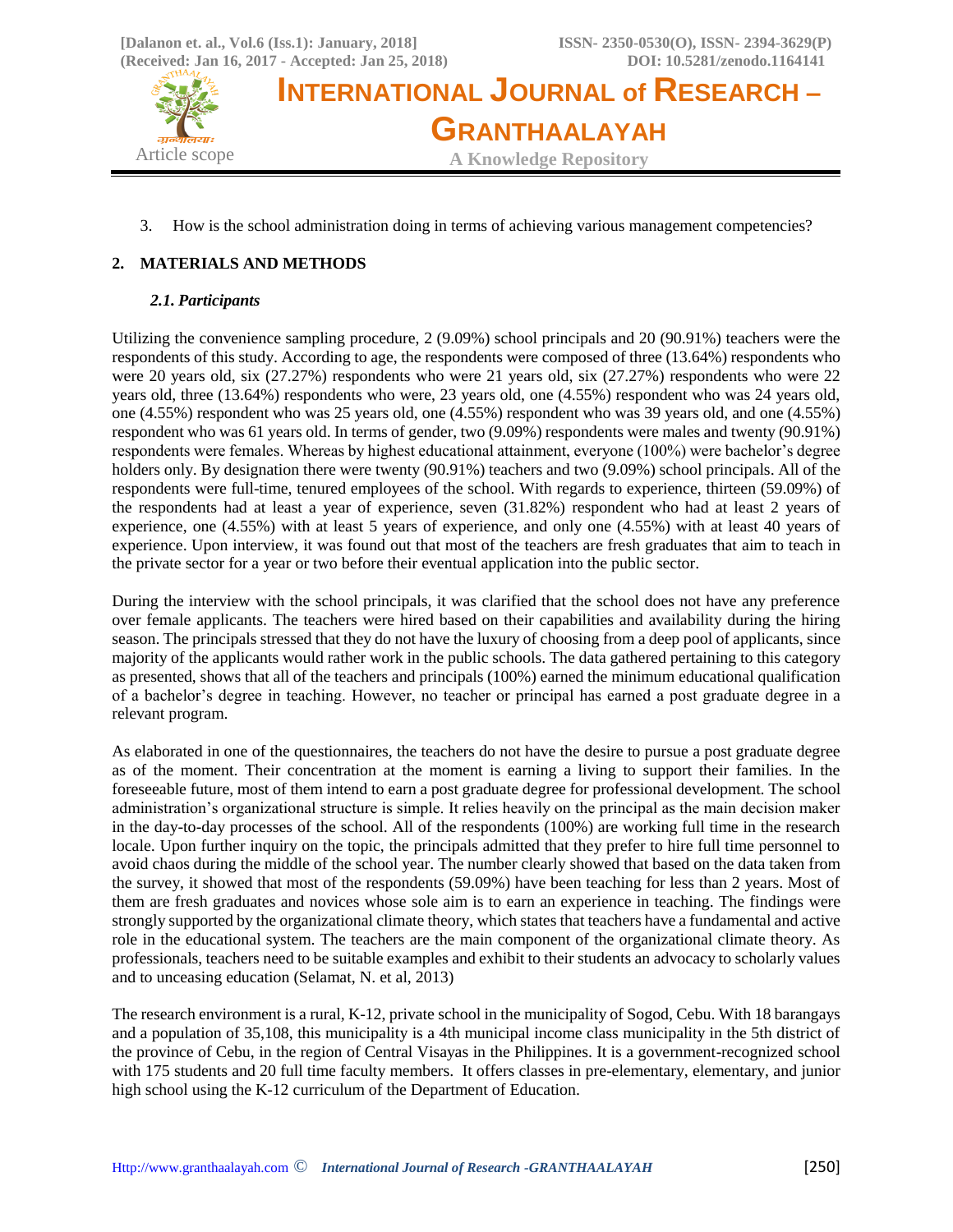

## *2.2. Survey Instruments*

In seeking to assess condition and status of the school based on the organizational climate, a standardized tool developed by the Institute of School Management led by Professor Anita Gupta (2008) was used.

Another standardized instrument, the Competency-Based Performance Appraisal System for Teachers (CB-PAST), evaluated the teachers' competency or performance. The purpose was to make it possible for the respondents to describe accurately the competency being observed. This was utilized by the teachers as selfappraisal and principal for cross-evaluation.

The third research tool used was the Management Competence Tool for Middle Level Executives which was accomplished by teachers. The indicators/domains were taken from the 7 indicators of Training and Development Needs Assessment for School Heads (TDNASH) by the Department of Education as established in Southeast Asian Conference Summit (2010). This constitutes the 30% of the triangulated ratings of the executives.

## *2.3. Data Analysis*

The data gathered were submitted to simple percentage to determine the frequency of the responses on profile of the school personnel, weighted mean to determine the entire response distribution of the respondents on OC and TP, Pearson R to determine the relationships between the independent variables and dependent variables. Content analysis was derived from the SWOT and balance score card results through the FGD.

## **3. RESULTS AND DISCUSSIONS**

### *3.1. Organizational Climate of the School*

### **Table 1. Summary of the Level of Organizational Climate**

| <b>Indicator</b>                | <b>Weighted Mean</b> | Interpretation |
|---------------------------------|----------------------|----------------|
| Environment                     | 2.95                 | High           |
| <b>Teamwork</b>                 | 2.96                 | High           |
| <b>Management Effectiveness</b> | 2.73                 | High           |
| <b>Manpower Development</b>     | 2.66                 | High           |
| Commitment                      | 2.96                 | High           |
| Compensation and Incentives     | 2.93                 | High           |
| <b>Appraisal System</b>         | 2.92                 | High           |
| Involvement                     | 3.05                 | High           |

The respondents' resolutions resulted in a satisfactory consensus. The level of organizational climate of the rural school is high. The environment that they have been working on is at par with those of other schools and similar to those surrounding schools. Teamwork as well is present and overwhelming despite the group being made up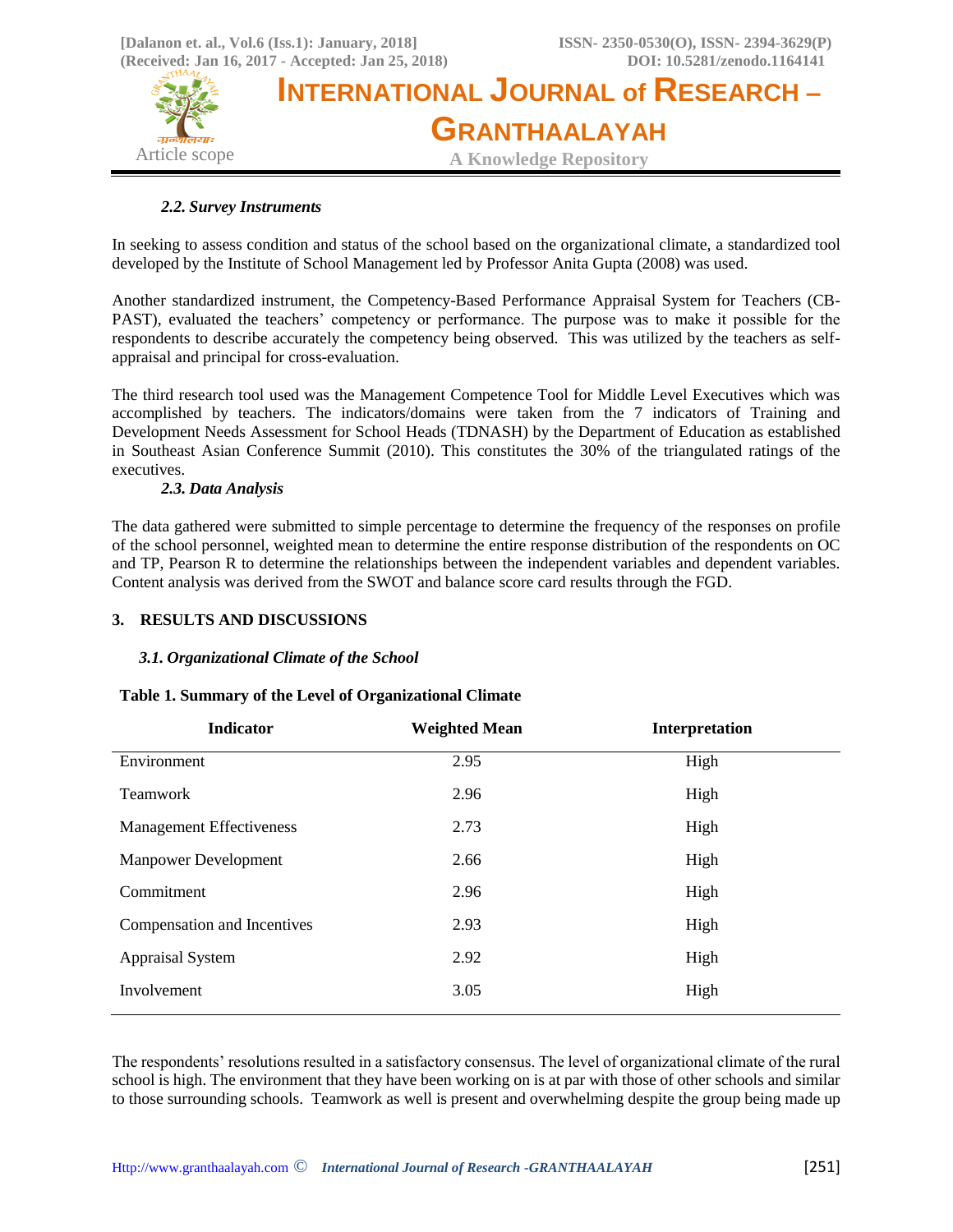

by novice teachers. Management effectiveness is rated high and has fittingly suffice the needs of the constituents. In due time, the need for additional funding and the alignment of development programs to the teachers' needs are inevitable. As previously noted, the commitment and optimism of the young breed of faculty members are unquestionable. The pay scale and incentives have been configured to be impartial. Lastly, involvement and appraisal has been intertwined and valued in the school organization. The results of this section of the study posts the same cognizance as those shown by Ali & Hale (2009) and Mine (2009). Their cumulative findings reveal that a positive organizational school climate will prevail if principals show concern for their faculty and staff and are able to maintain the open climate. Environment, teamwork, management effectiveness, manpower, development, commitment, compensation and incentives, appraisal system, and involvement are all important factors in attaining a high level of organizational climate.

## *3.1.1. Environment, Teamwork, Management Effectiveness, and Manpower Development*  **Table 2. 1. Environment, Teamwork, Management Effectiveness, and Manpower Development**

| <b>Variable</b>                            | <b>Weighted Mean</b> | Interpretation |
|--------------------------------------------|----------------------|----------------|
| <b>Environment</b>                         |                      |                |
| Clean and organized working environment    | 3.36                 | Very High      |
| Comfortable position to work               | 3                    | High           |
| Provision of adequate facilities           | 2.68                 | High           |
| Free from stress and hazards               | 2.59                 | High           |
| Security measures                          | 3.09                 | High           |
| Mean                                       | 2.95                 | High           |
| <b>Teamwork</b>                            |                      |                |
| Availability of needs-based support        | 3.45                 | High           |
| Appreciation and recognition of work       | 2.55                 | High           |
| Common understanding of task and vision    | 2.73                 | High           |
| Equal chance to perform                    | 2.95                 | High           |
| Effectively managed by a leader            | 3.14                 | High           |
| Mean                                       | 2.96                 | High           |
| <b>Management Effectiveness</b>            |                      |                |
| Good understanding of the department       | 2.91                 | High           |
| Consideration of needs                     | 2.45                 | Low            |
| Communication of grievances and complaints | 2.41                 | High           |
| Consideration of employees' suggestions    | 2.82                 | High           |
| Effective utilization of skills            | 2.5                  | Low            |
| Acknowledgement of contribution            | 3.27                 | High           |
| Mean                                       | 2.73                 | High           |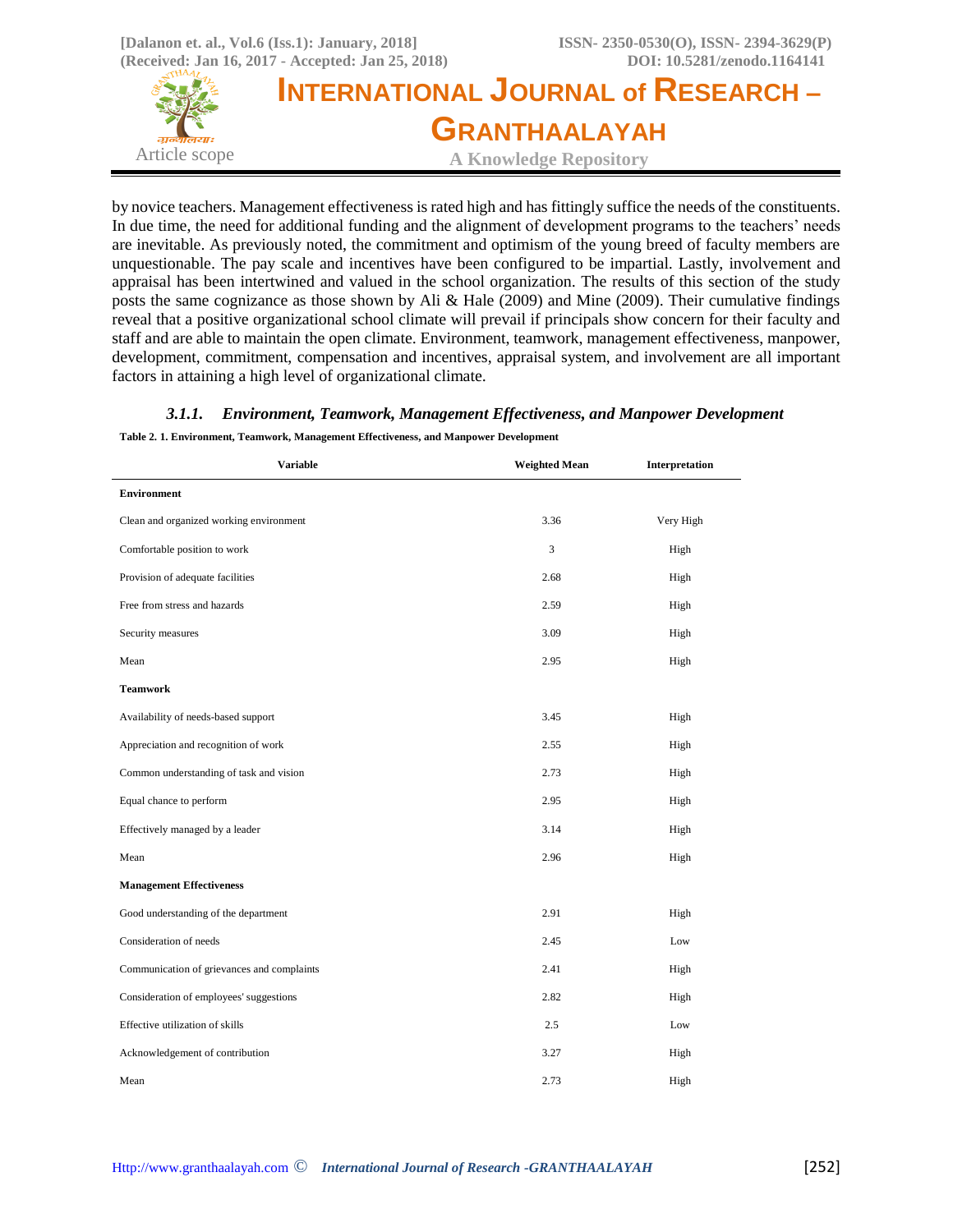

| <b>Manpower Development</b>                     |      |      |
|-------------------------------------------------|------|------|
| Regular development program                     | 3.18 | High |
| Relevance of development program                | 2.45 | Low  |
| Career development schemes                      | 2.41 | Low  |
| Availability of financial support for trainings | 2.5  | Low  |
| Regular training needs-based assessment         | 2.77 | High |
| Mean                                            | 2.66 | High |

The employees are given ample space to work. Although there is still a lot of room for improvements. There is a designated faculty room for the teachers. Teachers also exult on the appropriation of other school supplies other than the chalk they are provided with. The security measures that have been established in this organization is limited to the provision of a security guard and procedures pertaining to an earthquake drill. Other than that, the school may need to create a separate drill for calamities such as floods or typhoons. Still the results speak for a staggering appreciation for the environment they are working in. Even though majority of the teachers are newbies or novices, there has been a rise in the answers relating to teamwork and common understanding of the task and vision. Principals have been tagged as facilitators in the lack of effective management solution leading to teamwork.

The findings show that the respondents' satisfaction of the management effectiveness is high. The results are similar to the study of Selamat, N. et al (2013) when they found out that the respondents' high satisfaction of the management effectiveness equates to the increase in the level of organizational climate.

### *3.1.2. Commitment, Compensation and Incentives, Appraisal System, and Involvement*

#### **Table 2.2. Commitment, Compensation and Incentives, Appraisal System, and Involvement**

| <b>Variable</b>                                                     | <b>Weighted Mean</b> | Interpretation |
|---------------------------------------------------------------------|----------------------|----------------|
| <b>Commitment</b>                                                   |                      |                |
| Willingness to put extra effort                                     | 3.00                 | High           |
| Commitment to organization's values                                 | 3.27                 | Very high      |
| Proud to be a part of the organization                              | 3.09                 | High           |
| Willingness to support the school's thrust                          | 2.86                 | High           |
| Willingness to promote the school to family, relatives, and friends | 2.59                 | High           |
| Mean                                                                | 2.96                 | High           |
| <b>Compensation and Incentives</b>                                  |                      |                |
| Adequate information regarding compensation and benefits            | 2.91                 | High           |
| Reasonable salary                                                   | 2.73                 | High           |
| Competitiveness of salary                                           | 3.32                 | Very High      |
| Clear ranking system                                                | 3.05                 | High           |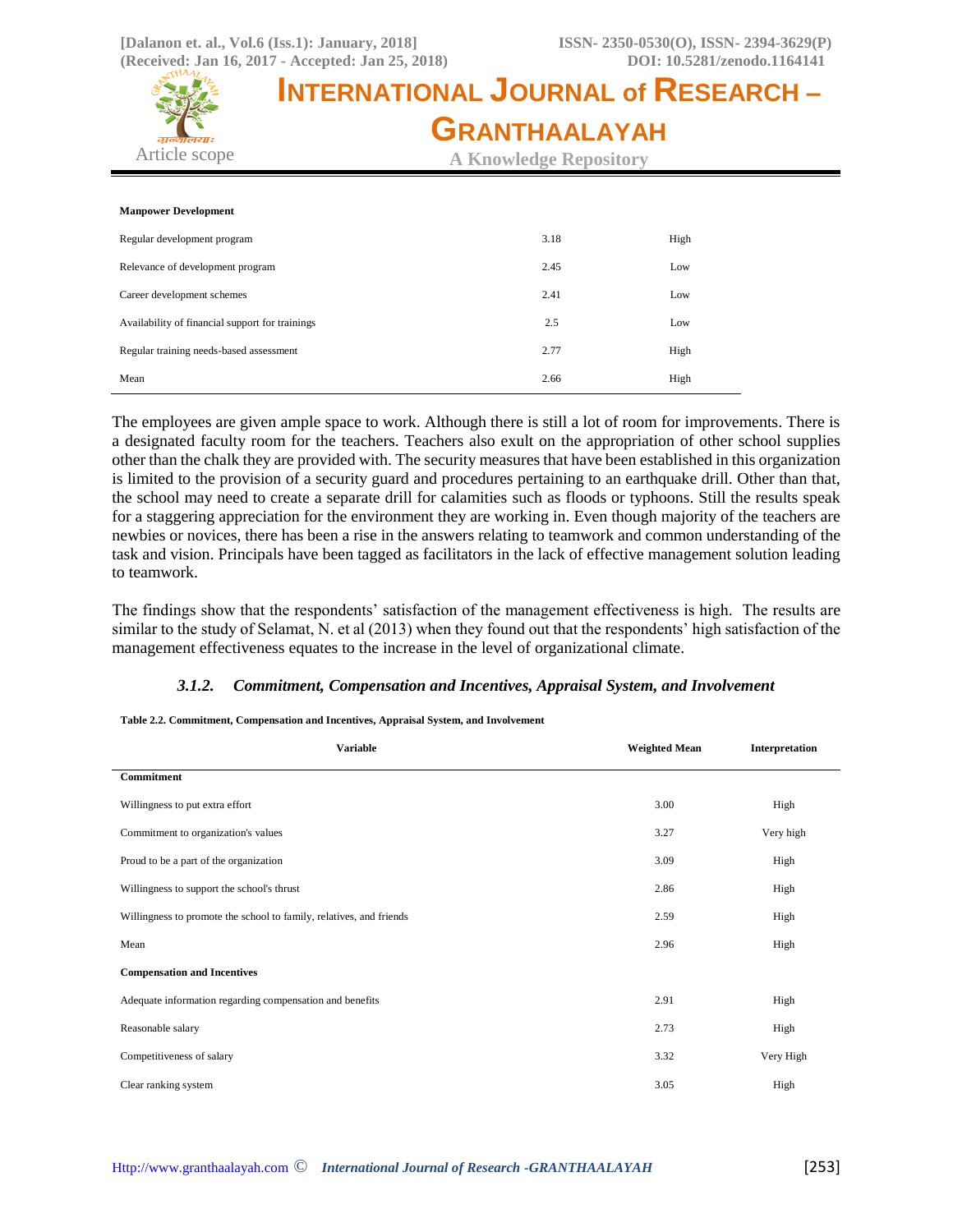

**A Knowledge Repository**

| Benefit packages satisfaction                 | 2.73 | High      |
|-----------------------------------------------|------|-----------|
| Performance bonus                             | 2.86 | High      |
| Mean                                          | 2.93 | High      |
| <b>Appraisal System</b>                       |      |           |
| Regular performance evaluation                | 2.86 | High      |
| Feedback                                      | 2.82 | Low       |
| Evaluation of performance given               | 2.91 | High      |
| Concise and reflective scoring system         | 3.09 | High      |
| Mean                                          | 2.92 | High      |
| <b>Involvement</b>                            |      |           |
| Presence of induction or orientation          | 2.95 | High      |
| Regular information of organizational affairs | 3.27 | Very High |
| Involvement in decision making                | 2.95 | High      |
| Involvement in major activities               | 3.00 | High      |
| Mean                                          | 3.05 | High      |
|                                               |      |           |

In unison the respondents have conveyed through the results, that their commitment to work is irrevocable and unfaltering. They may have been employees for a year or two, but their perception is towards the notion that they are part of the organization. Moreover, they expressed their support through overtime work and through supporting all of the school's thrust without question. They have high regard for the vision, values, and thrusts of the school organization in general. There was an orientation for teachers this year and it showed in the results. The popular opinion of the respondents was that they were informed regarding their compensation or benefits. In addition, even returning teachers were satisfied of the changes in the pay scale. Most of them perceive that the salary they are receiving is way better than those received by teachers of other schools. There is an endowment of performance bonus given to deserving employees. This year saw the change in leadership and administration, as such, there were performance evaluations done. In addition, regular checking of the lesson plan is done and the occasional principal ocular inspection to classrooms. The general consensus of the group pertains to the high information and value system in the involvement of employees' opinion. This approximates the findings of Ali & Hale (2009), which states that, when the school organization offers support to all the members of the staff in the endeavor to maintain the set standard, the organizational climate is elevated.

### *3.2. Teachers' Performance*

### **Table 3.1. Summary of the Level of Teachers' Performance**

| Performance                                       | <b>Weighted Mean</b> | Interpretation |
|---------------------------------------------------|----------------------|----------------|
| Diversity of Learners                             | 3.24                 | High           |
| Content and Pedagogy                              | 3.15                 | High           |
| Planning, Assessing, Reporting Learners' Outcomes | 3.17                 | High           |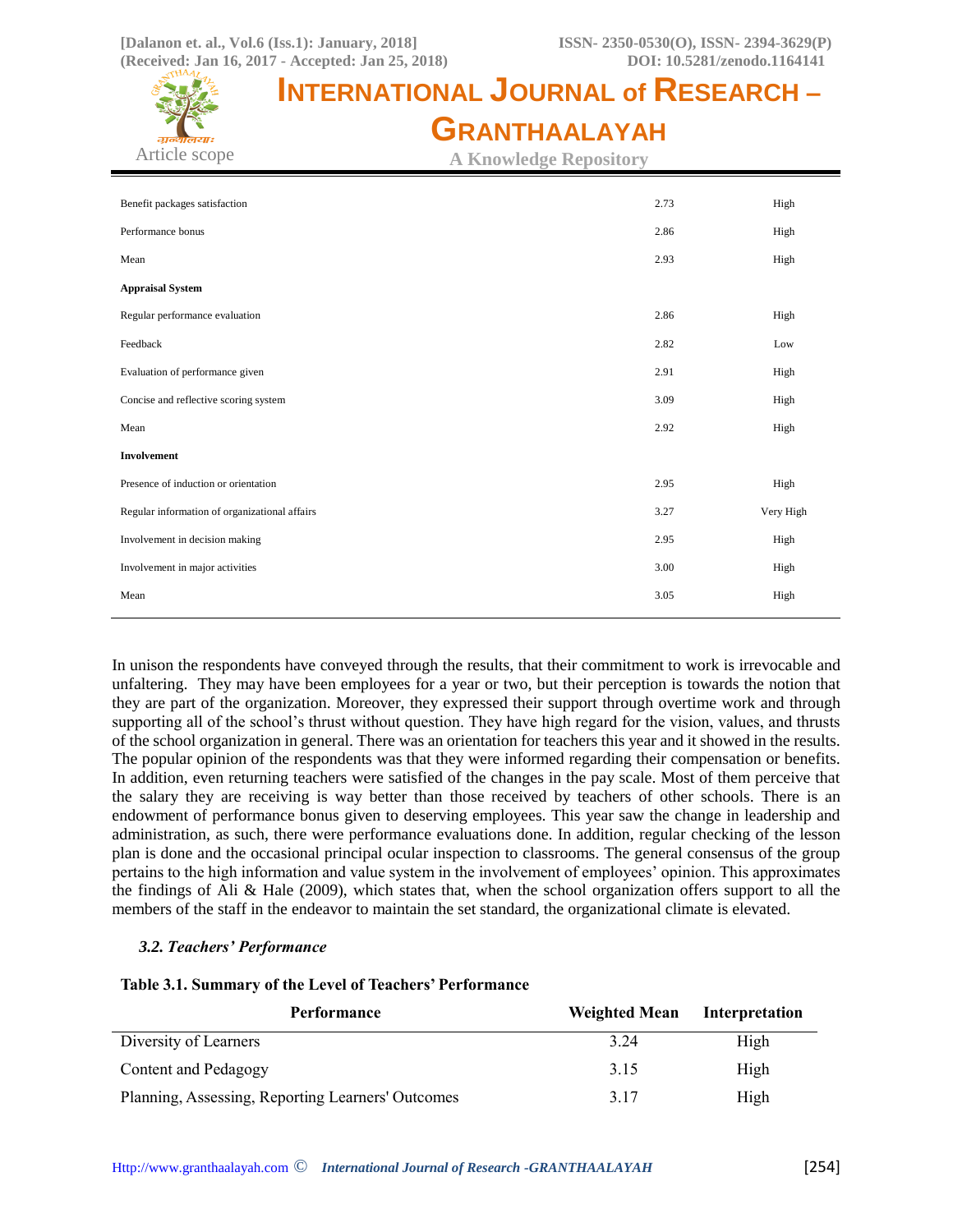

**A Knowledge Repository**

| Learning Environment                                 | 3.19 | High      |
|------------------------------------------------------|------|-----------|
| School, Home & Community Linkages                    | 3.13 | High      |
| Social Regard for Learning                           | 3.30 | Very high |
| Personal, Social Growth and Professional Development | 3.17 | High      |
| Grand Mean                                           | 3.19 | High      |

The grand mean shows 3.19 which represents a high level of performance of the teachers. They exhibited a high perception in their ability to deal with a diverse group of learners, teaching their content, planning, assessing, reporting learners' outcomes, perception of the learning community, linkages, and personal, social growth and professional development. The social regard for learning of the teachers is very high, which suggests that strict adherence to school policies and the way they present themselves to the students, co-teachers, parents, and the community is of prime importance. The overall results suggest that the respondents are working at a high level.

| <b>Variables</b>                                                                | <b>Weighted Mean</b> | Interpretation |
|---------------------------------------------------------------------------------|----------------------|----------------|
| A. Diversity of Learners                                                        |                      |                |
| Sets lesson objectives within capabilities of learners                          | 3.55                 | Very high      |
| Utilizes varied techniques and strategies                                       | 3.23                 | High           |
| Shows fairness in dealing with learners                                         | 3.27                 | Very high      |
| Paces lessons                                                                   | 3.27                 | Very high      |
| Provides appropriate intervention                                               | 2.86                 | High           |
| Mean                                                                            | 3.24                 | High           |
| <b>B. Content and Pedagogy</b>                                                  |                      |                |
| B1. Teacher behavior in actual teaching                                         |                      |                |
| Teachers accurate and updated content                                           | 3.27                 | Veru high      |
| Aligns lesson objectives                                                        | 3.14                 | High           |
| Encourages higher order thinking skills                                         | 2.41                 | Low            |
| Engages and sustains interests                                                  | 3.55                 | Very high      |
| Establishes routines and procedures                                             | 3.27                 | Very high      |
| Integrates language, literacy, skills, and values                               | 3.27                 | Very high      |
| Presents lesson in a developmental manner                                       | 2.86                 | High           |
| Utilizes technology resources                                                   | 3.55                 | Very high      |
| Creates situations that encourages learners to use higher order thinking skills | 3.22                 | High           |

# *3.2.1. Diversity of Learners and Content & Pedagogy*

**Table 3.2. Level of Performance on Diversity of Learners and Content & Pedagogy**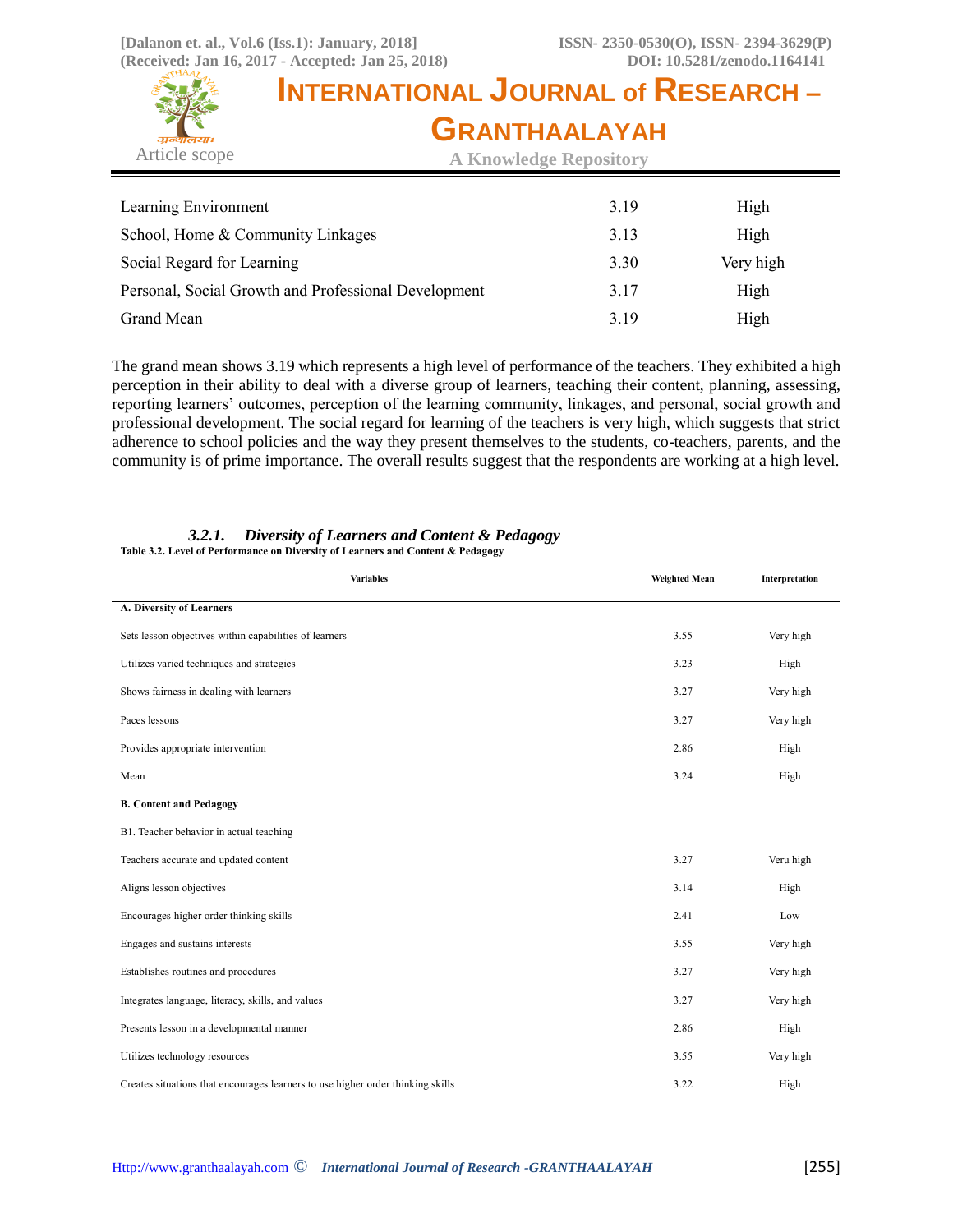

| Sub-mean                                | 3.17 | High      |
|-----------------------------------------|------|-----------|
| B2. Learners' behavior in the classroom |      |           |
| Answers in own words                    | 3.27 | Very high |
| Participates actively with independence | 3.27 | Very high |
| Asks questions relevant to the lesson   | 2.86 | High      |
| Sustains interest in the lesson         | 3.27 | High      |
| Follows routines and procedure          | 3.14 | High      |
| Shows appropriate behavior              | 2.41 | High      |
| Imbibes and values learning             | 3.55 | Very high |
| Demonstrates learning achieved          | 3.27 | Very high |
| Sub-mean                                | 3.13 | High      |
| Mean                                    | 3.15 | High      |

The mainstream perception of the respondents shows that they can handle a diverse bunch of learners. With the weighted mean at 3.24 and interpreted as high, there is no doubt that the teachers perceive that they can teach a diverse group of learners. In addition, they perceive that they are equipped with the right tools in attending to different kinds of learners with varied needs. Since most of the teachers are fresh graduates, the tendency is to be highly technical and apply strategies and techniques strictly from training. This becomes an advantage.

According to Gareau, S., et al in a study in 2009, organizational climate is regarded as the continuing features that define the psychological make-up of a specific school, differentiates it from other schools, and inspires the performance of teachers and students, as well as the impression that the teachers and students have for that school. Similar perception was yielded in this study, as teachers were challenged to rise up to the challenge. To augment this result, they also attributed the high outcome to the participation and independence from the learners. To supplement the capability of the teachers, the learning behavior of the students are high as well (Sub-Mean 3.13). They answer in their own words and participate actively on their own. The teachers' perception of the students' demonstration of learning achievement is very high.

## *3.2.2. Planning, Assessing, Reporting Learners' Outcomes; Learning Environment; School, Home & Community Linkages*

| Table 3.3. Level of Performance on Planning, Assessing, reporting of Learners' Outcomes; Learning Environment; School, Home and |  |  |
|---------------------------------------------------------------------------------------------------------------------------------|--|--|
| <b>Community Linkages</b>                                                                                                       |  |  |

| Variables                                            | Weighted<br>Mean | Interpretation |
|------------------------------------------------------|------------------|----------------|
| C. Planning, Assessing, reporting Learners' Outcomes |                  |                |
| Provides timely, appropriate reinforcement/feedback  | 2.86             | High           |
| Uses test congruent to the lesson                    | 3.55             | Very high      |
| Uses non-traditional authentic assessment techniques | 3.23             | High           |
| Keeps accurate records                               | 3.27             | Very high      |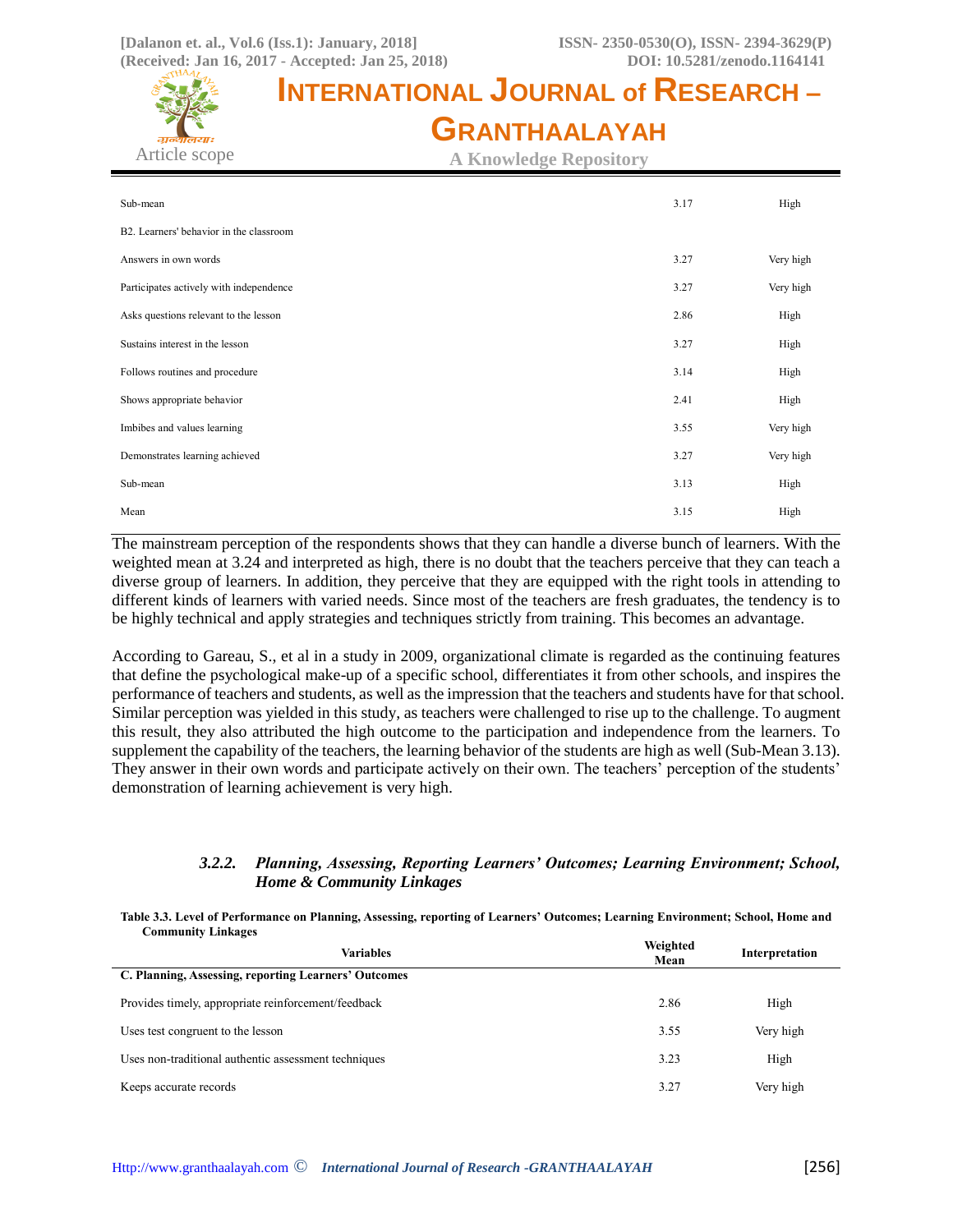

**A Knowledge Repository**

| Gives assignment as reinforcement                                          | 3.27 | Very high |
|----------------------------------------------------------------------------|------|-----------|
| Provides opportunity for learners                                          | 2.86 | High      |
| Mean                                                                       | 3.17 | High      |
| <b>D. Learning Environment</b>                                             |      |           |
| Maintains a safe and orderly classroom                                     | 3.27 | Very high |
| Engages learners in differentiated activities                              | 3.27 | Very high |
| Handles behavior problems quickly                                          | 3.27 | Very high |
| Creates situation that develops a positive attitude among learners         | 2.86 | High      |
| Provides gender sensitive opportunities for learning                       | 3.27 | Very high |
| Mean                                                                       | 3.19 | High      |
| E. School, Home & Community Linkages                                       |      |           |
| Involves the community in sharing accountability                           | 3.14 | High      |
| Uses varied and available community resources                              | 2.41 | High      |
| Uses community as laboratory                                               | 3.55 | Very high |
| Shares with the community information on school events                     | 3.27 | Very high |
| Encourages learners to apply classroom learning                            | 2.86 | High      |
| Informs learners, parents and other stakeholders regarding school policies | 3.55 | High      |
| Mean                                                                       | 3.13 | High      |
|                                                                            |      |           |

The results show a high product in the planning, assessing, and reporting of learners' outcomes. Furthermore, it also shows that they use test congruent to the lesson, keeps accurate records, and gives assignment as reinforcement at a very high level. Meanwhile, there are points to improve on when it comes to provision of timely and appropriate feedback, the use of non-traditional authentic assessment techniques, and giving learners more opportunities for learning. The respondents have made more than adequate moves for the maintenance of a safe and orderly classroom, engagement of learners in differentiated activities, expedited resolution of behavior problems, and gender sensitive opportunities for learning. Additionally, they can improve on situation conception that develops positive attitude among learners.

Similar to the findings of Gareau, S., et al (2009), this study also shows evidence that the teachers maintenance of a safe and orderly learning environment yields a high level of teacher performance. Due to the heterogeneity of the student population, the teachers have developed differentiated activities and accommodation techniques for behavior problems.

# *3.2.3. Social Regard for Learning and Personal, Social Growth and Professional Development*

**Table 3.4. Level of Performance on Social Regard for Learning and Personal, Social Growth and Professional Development**

**F. Social Regard for Learning**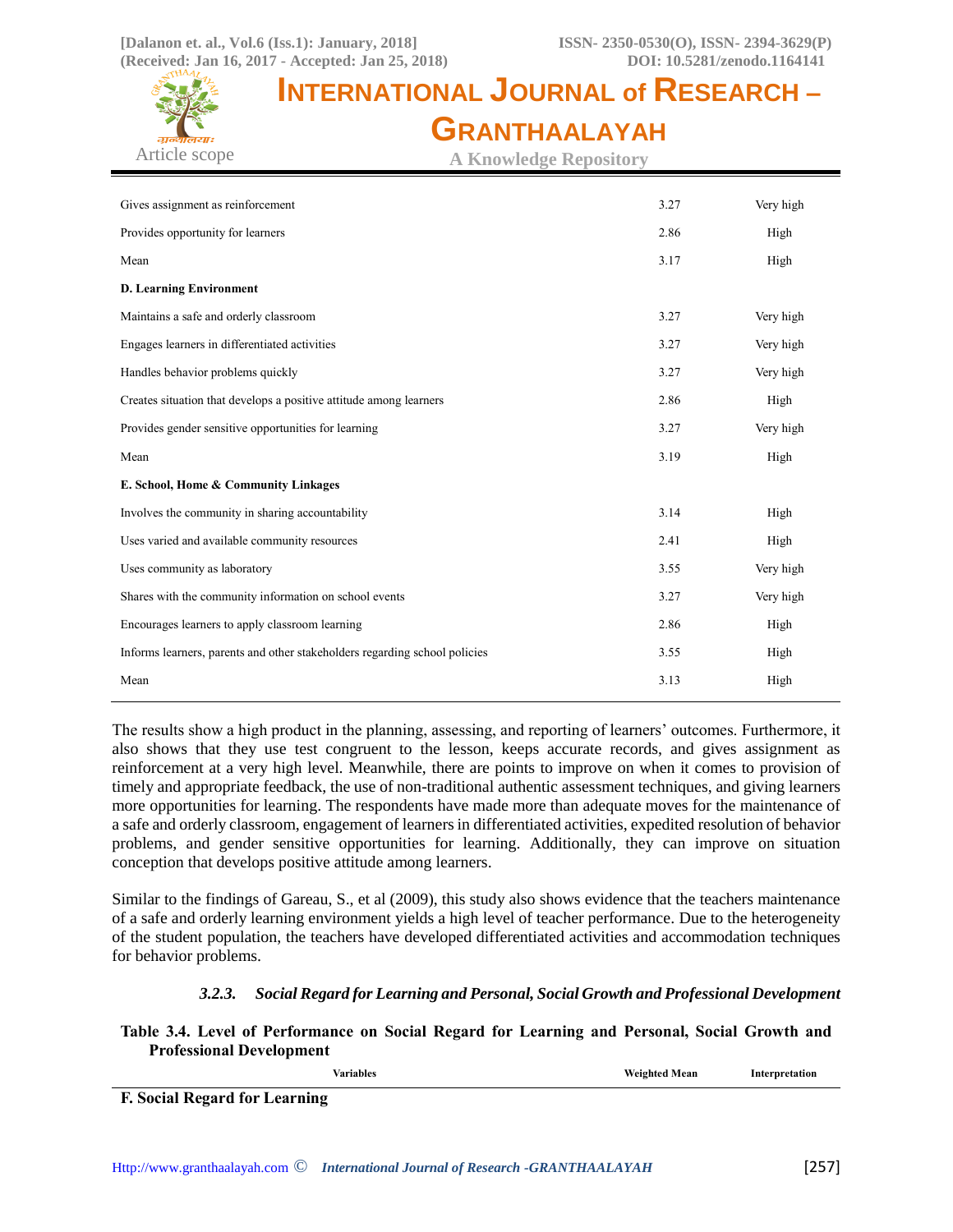

**A Knowledge Repository**

| Abides and implements school policies                          | 3.55 | High      |
|----------------------------------------------------------------|------|-----------|
| Observes punctuality in accomplishing tasks and requirements   | 3.27 | Very high |
| Observes punctuality in class attendance                       | 2.86 | High      |
| Maintains appropriate decorum                                  | 3.55 | High      |
| Demonstrates appropriate behavior                              | 3.27 | Very high |
| Mean                                                           | 3.30 | High      |
| G. Personal, Social Growth and Professional Development        |      |           |
| Maintains dignity of teaching                                  | 3.27 | Very high |
| Manifests enthusiasm, flexibility, caring attitude, and others | 2.86 | High      |
| Demonstrates personal philosophy                               | 3.27 | Very high |
| Updates oneself with developments in education                 | 3.14 | High      |
| Improves teaching performance based on feedback                | 2.41 | High      |
| Accepts accountability for learning outcomes                   | 3.55 | Very high |
| Reflects on one's quality of teaching                          | 3.27 | Very high |
| Uses self-assessment                                           | 2.86 | High      |
| Participates actively in professional organizations            | 3.55 | Very high |
| Abides by the Code of Ethics                                   | 3.55 | Very high |
| Mean                                                           | 3.17 | High      |

The results show that the respondents maintain personal, social growth and professional development through exhibiting enthusiasm, flexibility, and a caring attitude towards others. Maintaining enthusiasm, updating oneself with education developments, improvement of teaching performance based on feedback, and the use of a selfassessment tool are one of the thrusts of the school and the teachers. But more valued and exhibited very highly are maintenance of the dignity in teaching, personal philosophy in teaching, accountability of learning outcomes, and the adherence to the code of ethics of teachers.

## *3.3. Level of School Management Competencies of the School Administrators*

## **Table 4. Level of Management Competencies**

| Variables                             | <b>Weighted Mean</b> | Interpretation |
|---------------------------------------|----------------------|----------------|
| <b>School Leadership</b>              |                      |                |
| Developing and Communicating a Vision | 2.10                 | <b>Basic</b>   |
| Data-based Strategic Planning         | 2.85                 | Proficient     |
| Problem Solving                       | 2.36                 | Basic          |
| Building High Performing Teams        | 2.47                 | <b>Basic</b>   |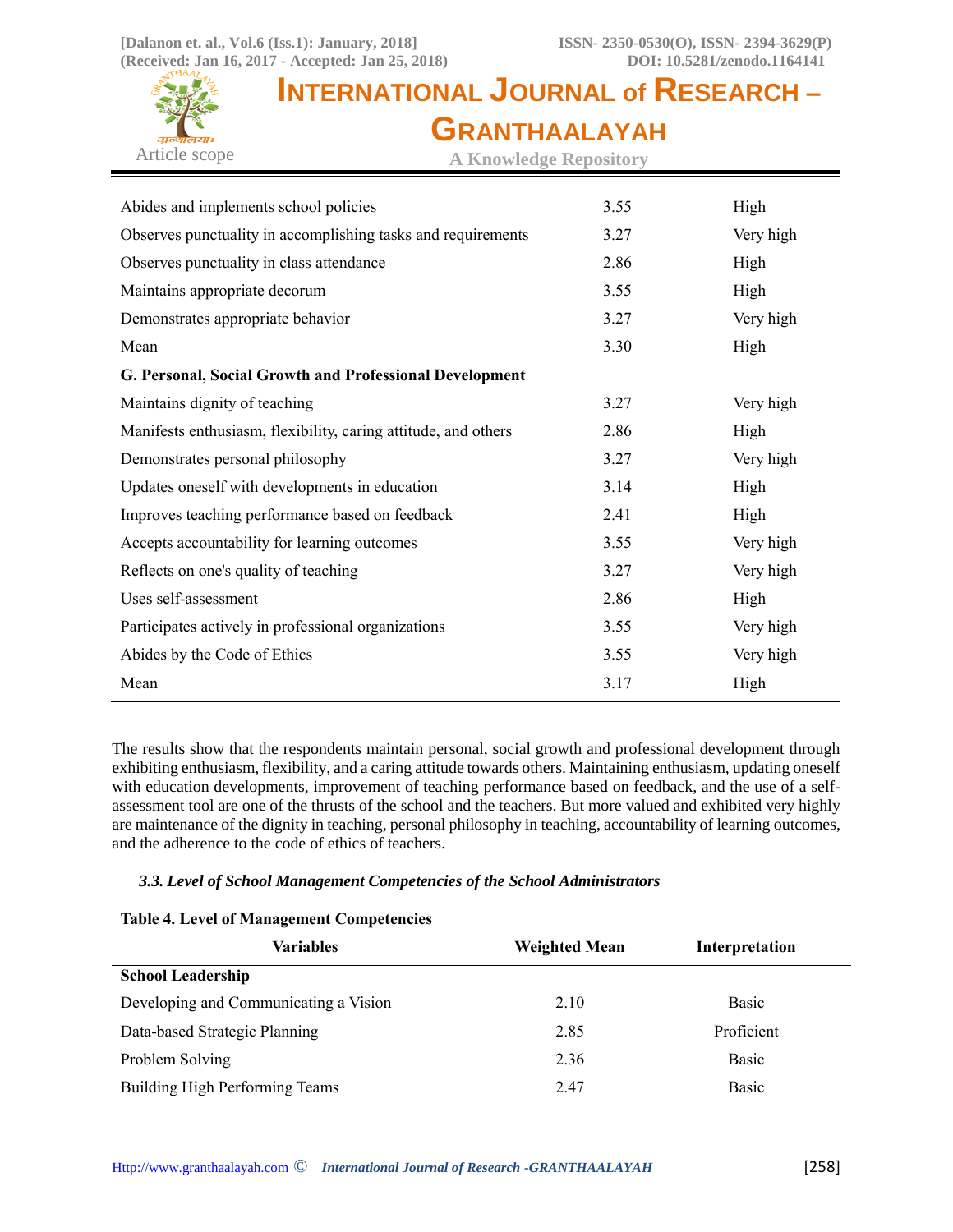

**A Knowledge Repository**

| Coordinating the Work of Others                           | 2.21 | Basic      |  |  |  |
|-----------------------------------------------------------|------|------------|--|--|--|
| Mean                                                      | 2.40 | Basic      |  |  |  |
| <b>Professional Development and Manpower Management</b>   |      |            |  |  |  |
| Mentoring and Coaching                                    | 2.77 | Proficient |  |  |  |
| Creating a Professional Learning Community                | 2.54 | Proficient |  |  |  |
| Staff/Teachers' Observation and Supervision               | 2.49 | Basic      |  |  |  |
| Community Partnership                                     | 2.10 | Basic      |  |  |  |
| Mean                                                      | 2.48 | Basic      |  |  |  |
| <b>Personal Integrity and Interpersonal Effectiveness</b> |      |            |  |  |  |
| Professionalism and Respect                               | 2.86 | Proficient |  |  |  |
| Communication                                             | 2.36 | Basic      |  |  |  |
| Fairness and Integrity                                    | 2.02 | Basic      |  |  |  |
| Mean                                                      | 2.41 | Basic      |  |  |  |
| Grand Mean                                                | 2.43 | Basic      |  |  |  |

The school administrators were successful in effectively communicating and explaining the vision to the teachers at a basic level as expressed by the findings. According to the data given, the school administrators did not stop at making the vision and have regarded the consistent implementation of rules to uphold it. Furthermore, the teachers have voiced out that the vision shouldn't be advocated by one person only. It should be embodied by the whole organization. The absence of research and development was not a concern. Problem solving was not monopolized by the administration and with consent from the teachers. Despite these minute negativities, the administration has been keen on the judicious use of resources and the coordination of work with the group. Augmented by the presence of a student handbook and an employee handbook, the administration has successfully promulgated its provisions. The new teachers' orientation which had been a staple in the standard operating procedures of the school organization, was especially existent this year. The program planning phase is also included in this program as well. Ocular inspections and observation of classes are done scarcely, although there are no records or standardized tool used for evaluation. Also deficient this year is the collaboration with other schools and non-government organizations that could fortify and augment the learning experiences of the teachers and students.

To sum it all up, professional development and manpower management was basic. Based on the study of Robinson (2010), when administrators have created and nurtured an atmosphere of professionalism and respect, appropriate and timely means of communication are both in the form of writing and speaking, verbal communications are then translated and made formal through written circulars or announcements, then the administrators demonstrate and understand the relationship between acting with integrity and fairness as a school leader. In essence, the findings of this study generated the same results to cover the same resolution.

## *3.4. Relationship Between Profile and Organizational Climate*

## **Table 5. Testing Relationship Between Profile and Organization Climate**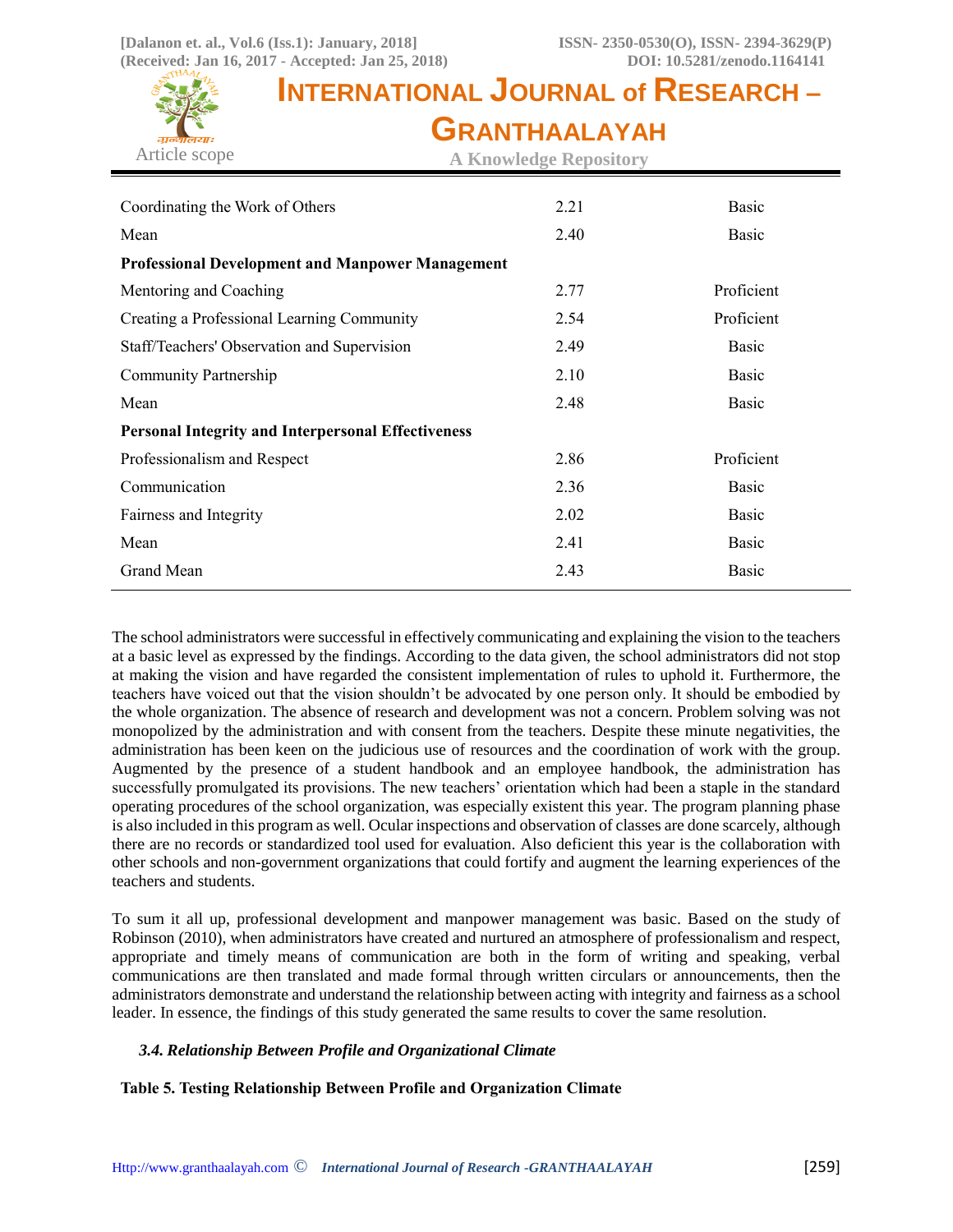

**A Knowledge Repository**

| <b>Variables</b> | <b>Critical</b><br>r value | Computed r<br>value | <b>Decision</b>              | Interpretation                                                |
|------------------|----------------------------|---------------------|------------------------------|---------------------------------------------------------------|
| Age              |                            | 0.1013              | Failed<br>to<br>reject<br>Ho | Low positive correlation; not significant                     |
| <b>Sex</b>       |                            | $-0.0811$           | Failed<br>to<br>reject<br>Ho | correlation;<br>negative<br>low<br>Very<br>not<br>significant |
| Designation      | 0.352                      | 0.2883              | Failed<br>to<br>reject<br>Ho | Low positive correlation; not significant                     |
| Experience       |                            | 0.2264              | Failed<br>to<br>reject<br>Ho | Low positive correlation; not significant                     |

There is very low to low level of correlation between Profile and Organizational Climate at 0.05 level of significance. Thus, we fail to reject the Ho. With a critical r value of 0.352 against the 0.1013 computed r value of Age, -0.0811 computed r value of Sex, 0.2883 computed r value of Designation, and 0.2264 computed r value of Experience; there is insufficient significance to draw a correlation between profile and OC.

## *3.5. Relationship Between Profile and Teachers' Performance*

|             | Critical<br>r value | Computed r<br>value | <b>Decision</b>        | Interpretation                             |
|-------------|---------------------|---------------------|------------------------|--------------------------------------------|
| Age         |                     | $-0.415$            | Reject Ho              | Moderate negative correlation; significant |
| <b>Sex</b>  |                     | $-0.1135$           | Failed to reject<br>Ho | Low negative correlation; not significant  |
| Designation | 0.352               | $-0.2638$           | Failed to reject<br>Ho | Low negative correlation; not significant  |
| Experience  |                     | $-0.3365$           | Failed to reject<br>Ho | Low negative correlation; not significant  |

### **Table 6. Testing Relationship Between Profile and Level of Performance**

Relating to table 6, there is a moderate negative correlation between age and the level of performance of the research respondents. This was correlated using a critical r value of 0.352 and a computed r value of -0.415. Sex, designation, and experience were found to be not related to the level of performance of the research respondents.

### *3.6. Relationship Between Profile and Management Competence*

### **Table 7. Testing Relationship Between Profile and Management Competence**

|     | Critical<br>r value | Computed<br>r value | <b>Decision</b> | Interpretation                                                  |
|-----|---------------------|---------------------|-----------------|-----------------------------------------------------------------|
| Age |                     | $-0.0516$           |                 | Failed to reject Very low negative correlation; not significant |
| Sex | 0.352               | 0.343               | Ho<br>Ho        | Failed to reject Low positive correlation; not significant      |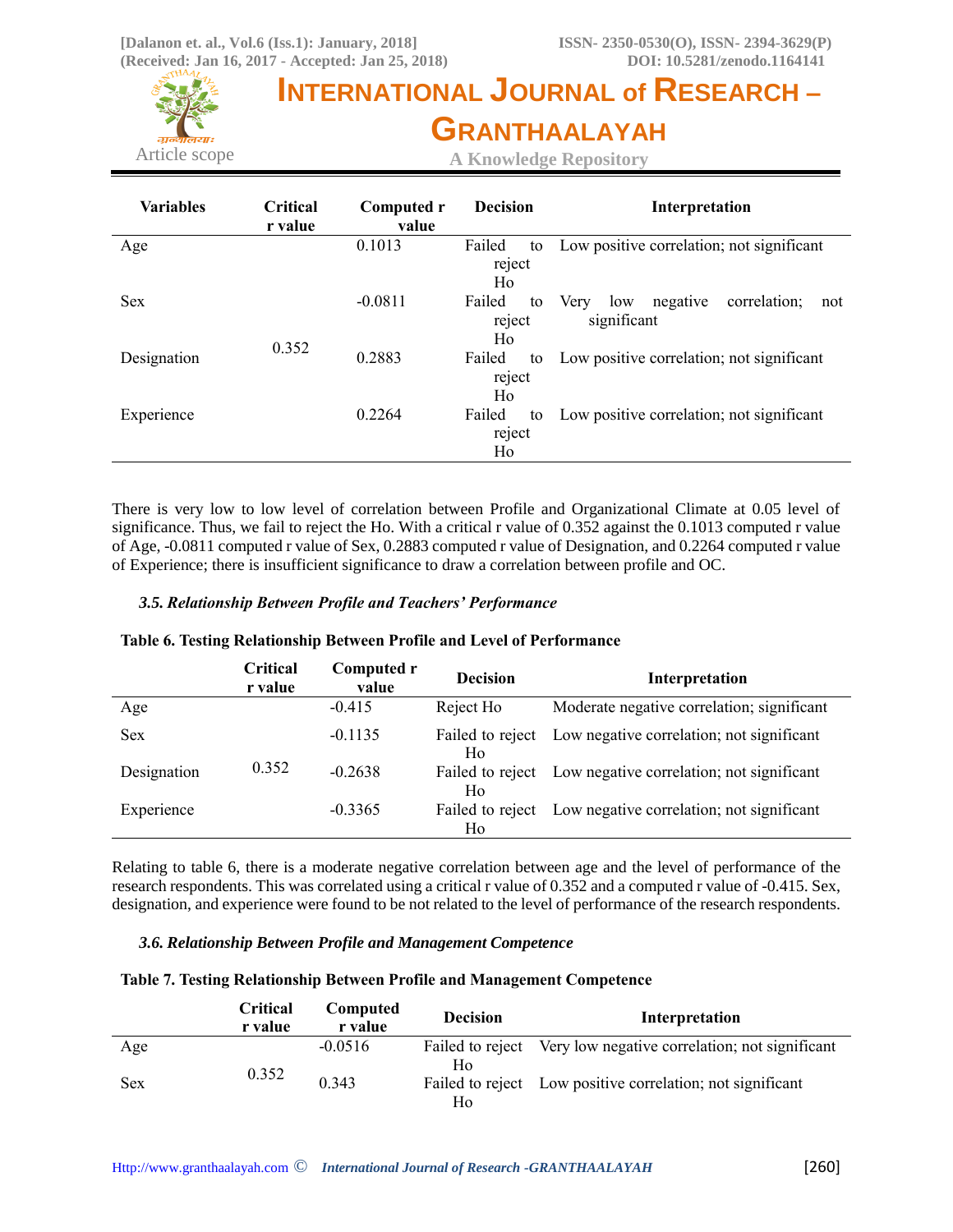

There was no significant correlation found between Management Competence of the Research Respondents versus the Profile of the respondents in terms of Age, Sex, Designation, and Experience at 0.05 level of significance.

### *3.7. Relationship Between Organizational Climate, Teachers' Performance and Management Competence*

## **Table 8. Testing Relationship on Organizational Climate, Management Competence, and Performance**

|                                  | Critical<br>r value | Computed<br>r value | <b>Decision</b> | Interpretation                 |
|----------------------------------|---------------------|---------------------|-----------------|--------------------------------|
| Organizational<br>Climate<br>and |                     | 0.1471              | Failed<br>to    | Low positive correlation; not  |
| Management Competence            |                     |                     | reject          | significant                    |
|                                  |                     |                     | Ho              |                                |
| Organizational<br>Climate<br>and |                     | $-0.0476$           | Failed<br>to    | Very low negative correlation; |
| Performance                      | 0.352               |                     | reject          | not significant                |
|                                  |                     |                     | Ho              |                                |
| Management Competence and        |                     | 0.0091              | Failed<br>to    | No correlation                 |
| Performance                      |                     |                     | reject          |                                |
|                                  |                     |                     | Ho              |                                |

In summary, at 0.05 level of significance and a critical r value of 0.352, table 8 shows no significant correlation between Organizational Climate and Management Competence. With a computed r value of 0.1471, it shows no significant correlation between Organizational Climate and Performance. With a computed r value of -0.0476, it shows no correlation between Management Competence and Performance with a computed r value of 0.0091.

## *3.8. Organizational Analyses*

The school's strengths rely on quality English and science education, additional elective subjects, marketable location, computerization of services, and infusion of extracurricular activities. In lieu of the school's capabilities, there are weaknesses that they need to address. According to the results of the focused group discussion, there is a lack of marketing expertise, the problem of population density, decline in students' performance, damaged reputation, and the regress of the number of enrollees. While there are obvious advantages and disadvantages, there are opportunities that the school can take heed as well. Some of which are joint ventures with other schools, joint programs with NGOs, online education through a website or online social networks, creation of a playgroup level, and creation of a tutorial service. If not addressed instantaneously, problems due to some threats may cause considerable and irreparable damage to the school organization. These threats include local competitions, decline in enrolment, location advantage of competitors, and lower tuition rate of competitors.

### *3.9. Evaluation of Strategic Management*

To effectively manage weaknesses, threats, and other deficiencies of the school in terms of customer satisfaction, clear cut objectives should be established. The improvement of parents' satisfaction, students' performance,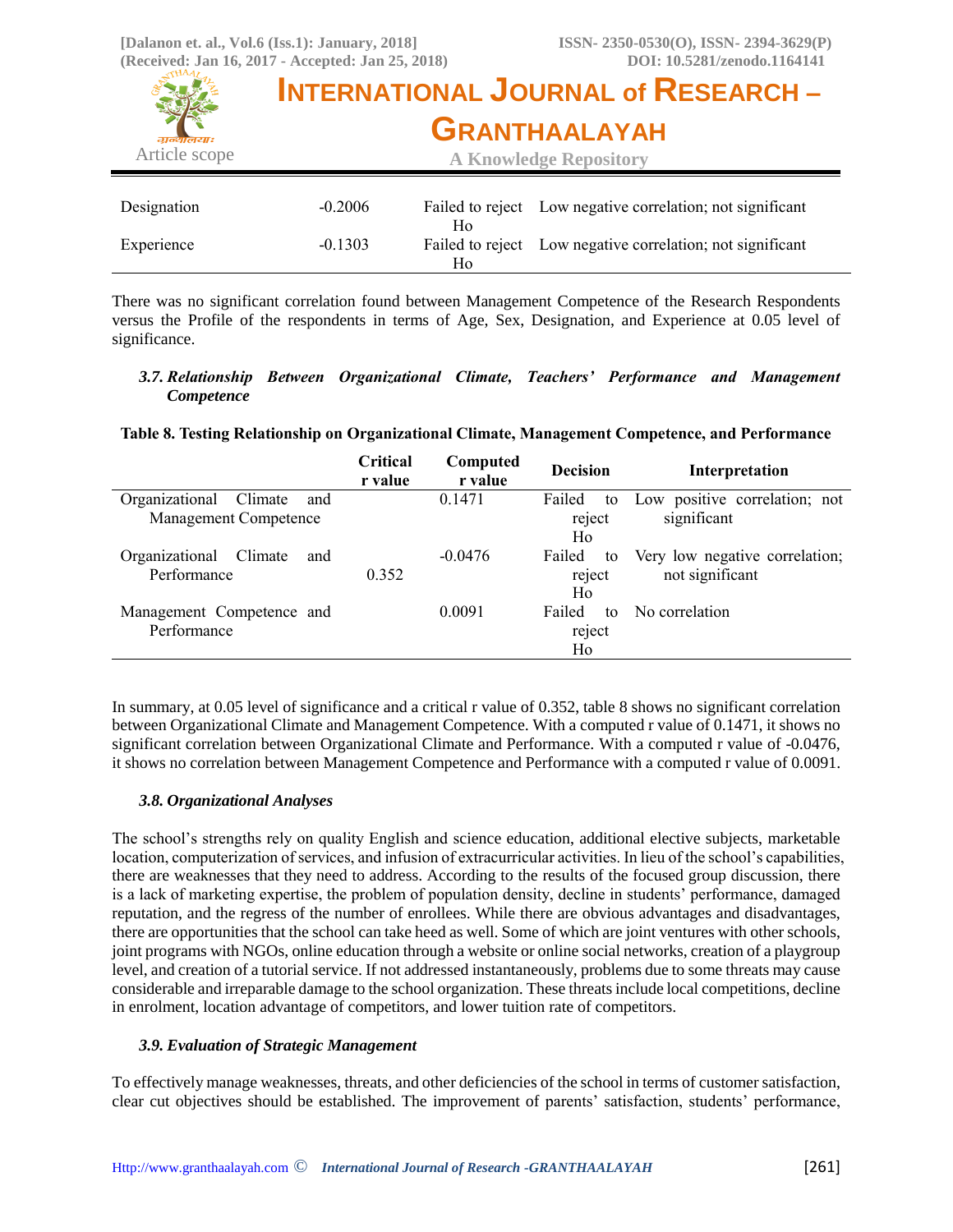

students' satisfaction, students' opportunities, and curriculum is key to solving customer dissatisfaction. Maximization of returns, profitable growth, leverage of asset base, management of operating costs, and seeking additional funding may ease up financial snags. The school should consider aiming for a sensible balance of assets and liabilities, persuasion of more enrollees, judicious use of resources, balance of operating expenses, and taking into consideration foreign investors. A delay or habitual postponement of internal processes may result to discontent and disappointment of patrons. The school organization needs to develop innovative services through computerization of processes, use all alliances and joint ventures through extending letters of intent, develop parent cooperation through parent education, continued cost management through creation of an account record, and improvement of human resource management through team building exercises.

The main beneficiaries that receives the most substantial advantage of this study are the students, yet the teachers should be indirectly attached to this growth. The objectives in learning and growth are directed towards improvement of national test results, major exams results, skills application, lesson comprehension more than memorization, and instilling and developing a better motivation for student learning.

## **4. CONCLUSIONS & RECOMMENDATIONS**

Based on the analyses of data contained in this study, the study establishes that most of the teachers were young, novice, female teachers. This trend seems to be evident based on the results. The level of organizational climate of the school as perceived by the respondents was high. The level of school performance of the teachers as perceived by the respondents was high to very high. The level of perceived school management competencies of the respondents is basic. The correlation between respondents' profile and OC conveyed that, the greater the age, the greater the organizational climate of the school organization, female respondents' contributed to a greater organizational climate, the higher the designation, the greater the bearing in the organizational climate, and the higher the number of years the respondents work, the better the organizational climate becomes.

The correlation between respondents' profile and MC expressed that the greater the age, the lesser the management competency is achieved, females attribute to a better management competency, the greater the designation, the lesser the management competency, and the greater the experience, the lesser the management competency.

The factors that influence the organizational climate are previous attrition rate of teachers, organizational structure and management, lack of employee information, lack of professional development training, and the presence of a day-to-day management initiative. For teachers' performance, the handling of diverse set of learners is still an issue. Despite this, the novice bunch of teachers have done their best to cope up. As for management competence, reformatting of the management strategy, more decentralization in problem solving, and methodical supervision were thematic.

# *5. REFERENCES*

- *[1] Ali, E., & Hale, E. (2009). "Predicting organizational trust level of school managers and teachers at elementary schools." Procedia-Social and Behavioral Sciences, 1(1), 2180–2190.*
- *[2] Altuntas, S. and U. Baykal (2010). "Relationship between Nurses' Organizational Trust Levels and their Organizational Citizenship Behaviors." Journal of Nursing Scholarship, 42(2):186-94.*
- *[3] Appelbaum, S. H., and B. Hughes (1998). "Ingratiation as a Political Tactic: Effects within the Organization." Management Decision, 36, 85-95.*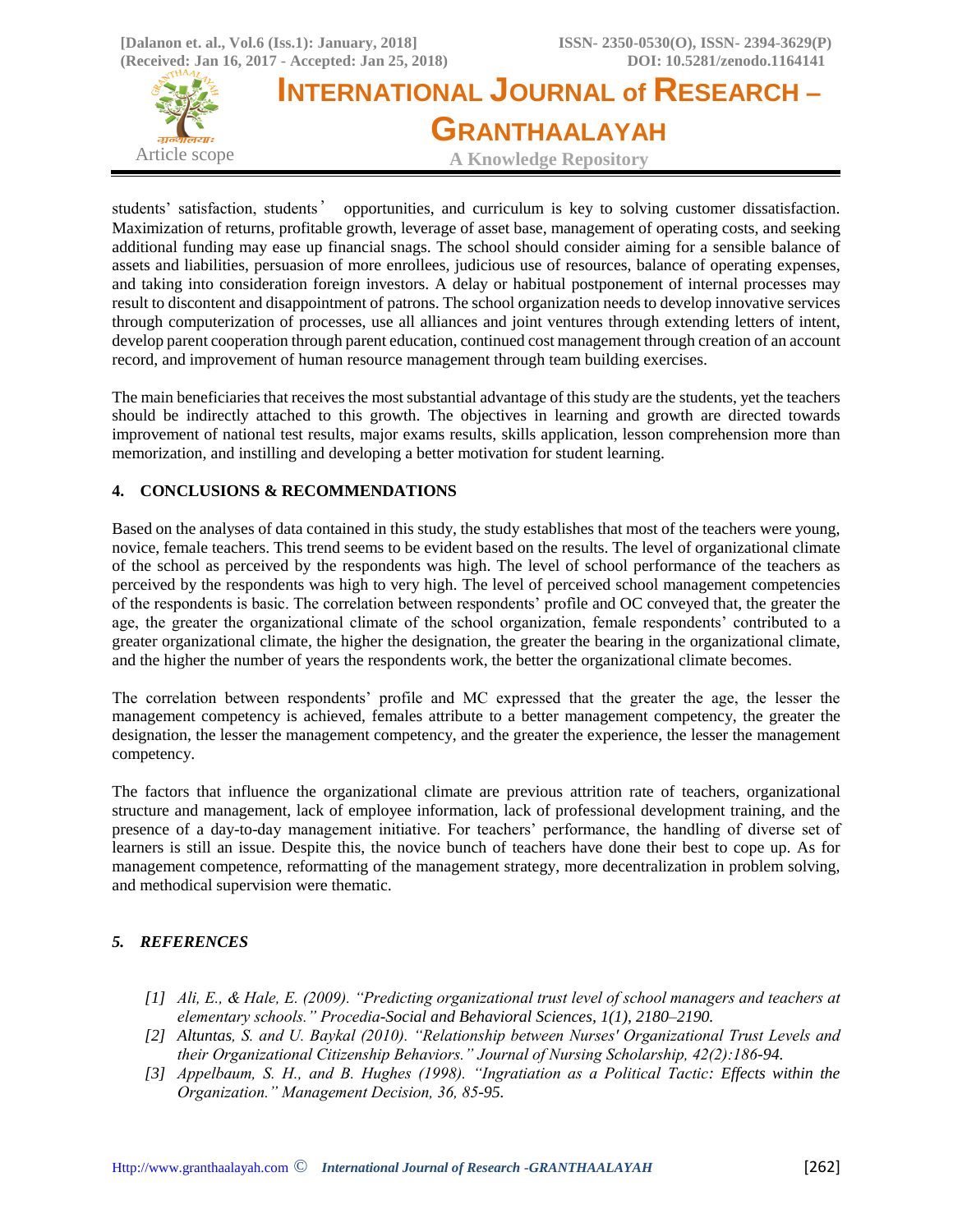

- *[4] Aydin, M. (1993). Contemporary Education Audit. Ankara: Pegem Press.*
- *[5] Azzara, J. R. (2001). "The heart of leadership." Educational Administration, 58(4), 62–64.*
- *[6] Bergeron, D. (2007). "The Potential Paradox of Organizational Citizenship Behavior: Good Ctizens At What Cost?" Academy of Management Review, 32(4), 1078-1095.*
- *[7] Bolino, M. C. et al (2004). "The other side of the story: Reexamining prevailing assumptions about Organizational Citizenship Behaviour." Human Resource Management Review, 14, 229-246.*
- *[8] Brown, K. E., & Medway, F. J. (2007). "School climate and teacher beliefs in a school effectively serving poor South Carolina (USA) African-American students: A case study". Teaching and Teacher Education, 23(4), 529–540.*
- *[9] Burke W., Litwin G. (1992). "A Causal Model of Organizational Performance & Change." Journal of Management (JofM), 18(3), pp. 523-545.*
- *[10] Chang, Ching Sheng and Hae Ching Chang (2010). "Motivating Nurses' Organizational Citizenship Behaviors by Customer-Oriented Perception for Evidence-Based Practice". Worldviews on Evidence-Based Nursing, 7(4), 214–225.*
- *[11] Cheng-Wei, Chen and Yu-Chen Wei (2009). "Perception of Organizational Politics Moderates the Relationship between OCB and Turnover Intention". Institute of Human Resource Management, National Changhua University of Education, Changhua City, Taiwan.*
- *[12] Chu, C.I. et al (2005). "Clarification of the Antecedents of Hospital Nurse Organizational Citizenship Behavior -- an example from a Taiwan Regional Hospital". Journal of Nursing Research, 13(4):313- 24.*
- *[13] Coulter, Mary (2010). Strategic Management in Action (5th Ed) Pearson, ISBN 10:0-13-704286-8*
- *[14] Cummings, Thomas G. and Christopher G. Worley (2001). Organization Development and Change. 7th edition. USA: South-Western College Publishing.*
- *[15] Dalanon, J. & Matsuka, Y. (2017)." Filipino Teachers Sense of Efficacy in Inclusion Classes". Asia Pacific Journal of Research, 1(58), 339-343.*
- *[16] Dietrich, A., & Bailey, E. (1996). School climate: Common-sense solutions to complicated problems. NASSP Bulletin, 80(576), 16-25.*
- *[17] Ferris, G. R. et al (1989). Politics in organizations. Hillsdale, NJ: Lawrence Erlbaum.*
- *[18] Ferris, G. R., et al (1996). "Perceptions of organizational politics: Prediction, stress-related implications, and outcomes". Human Relations, 49, 233-266.*
- *[19] Freiberg, H. (1998). Measuring school climate: Let me count the ways. Educational Leadership, 56(1), 22-26.*
- *[20] Garcia, R. (2005). "Sustainability crisis: Time for resolution." Educational Leadership and Administration, 17, 33–46.*
- *[21] Gareau, S., et al (2009). "The Relationship Between School Climate and School Performance". South Carolina Educational Policy Center, 3-6.*
- *[22] Gibson, James L. and John M. Ivancevich (2006). Organizations, Behavior, Structure, Processes. New York: McGraw Hill Education.*
- *[23] Gottfredson, G., & Hollifield, J. (1998). How to diagnose school climate: Pinpointing problems, planning change. NASSP Bulletin, 72(506), 63-69.*
- *[24] Grayson, J. L., & Alvarez, H. K. (2008). "School climate factors relating to teacher burnout: A mediator model." Teaching and Teacher Education, 24(4), 1349–1363.*
- *[25] Gupta, Anita (2008). Organizational Climate Study. Mahila Abhivruddhi Society, Andhra Pradesh Apmas.*
- *[26] Halpin, A. W. (1966). Theory and research in administration. New York, NY: Macmillan.*
- *[27] Halpin, A. W., & Croft, D. B. (1963). The organizational climate of schools. Chicago, IL: University of Chicago Press.*
- *[28] Hansen, J., & Childs, J. (1998). Creating a school where people like to be. Educational Leadership, 56(1), 14-17.*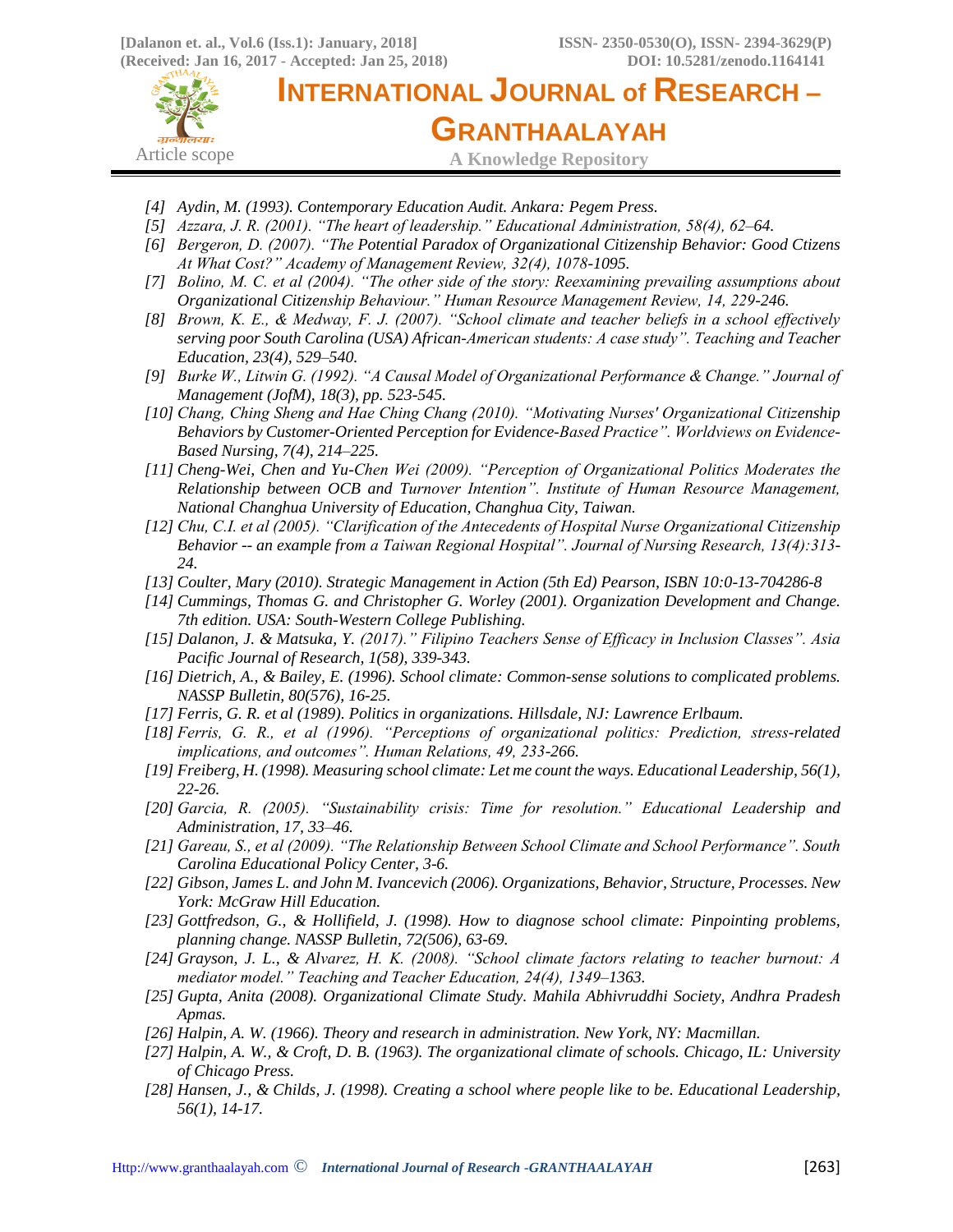

**INTERNATIONAL JOURNAL of RESEARCH – GRANTHAALAYAH A Knowledge Repository**

- *[29] Harmer, Richard (2007). "Organisational Citizenship Behaviour, Emotional Intelligence and Spirituality: What's the relationship?". School of Psychology, Australian Catholic University, St Patrick's Campus, Victoria, Australia.*
- *[30] Hoyle, J., English, F., & Steffy, B. (1985). Skills for successful school leaders. Arlington, VA: The American Association of School Administrators.*
- *[31] Jahangir, Nadim and Mohammad Muzahid Akbar (2004). "Organizational Citizenship Behaviour: Its Nature and Antecedents". BRAC University Journal, Vol.I, no. 2, pp. 75-85.*
- *[32] Jainabee, M. K., & Jamelaa, B. A. (2011). "Promoting learning environment and attitude toward change among secondary school principals in Pahang Malaysia: Teachers' perceptions." Procedia-Social and Behavioral Sciences, 28, 45–49.*
- *[33] Johnson, Gerry (2009). Fundamentals of Strategic Management. Prentice Hall. ISBN: 978-0273- 7130-4*
- *[34] Kacmar, K. M. and R. A. Baron (1999). "Organizational politics: The state of the field, links to related processes, and an agenda for future research". Research in Personnel and Human Resources Management, vol. 10, pp. 1-39.*
- *[35] Kaplan, Robert S. and Norton, David P. (1996) The Balanced Scorecard: Translating Strategy into Action, Boston: Harvard Business Press.*
- *[36] Kelley, R. C., Thornton, B., & Daugherty, R. (2005). "Relationships between measures of leadership and school climate." Education, 126 (1), 17.*
- *[37] Krovetz, M. (2004). Fostering resiliency in principals. Principal, 83(4), 43.*
- *[38] Kundu, K. (2007). "Development of the Conceptual Framework of Organizational Climate". Vidyasagar University Journal of Commerce, Vol. 12, pp. 99-108.*
- *[39] Lent, R. W., and Hackett, G. (2000). "Career Self Efficacy: Empirical Status and Future Directions". Journal of Vocational Behavior, 30, 347-382*
- *[40] Litwin, G. H. & Stringer, R. A. (1968). Motivation & Organization Climate. Boston. Harvard University.*
- *[41] Magdadaro, Maria Darling Dee T. (2009). "Motivational Factors and Organizational Commitment of Faculty Members". Unpublished Master of Arts in Nursing, Southwestern University, Cebu City, Philippines.*
- *[42] McIlwain, D. (2003). Bypassing Empathy: A Machiavellian Theory of Mind and Sneaky Power. New York: Psychology Press.*
- *[43] Mine, S. (2009). "Leadership behaviors of school principals in relation to teacher job satisfaction in north Cyprus." Procedia-Social and Behavioral Sciences, 1(1), 2855–2864.*
- *[44] Mohan, N., & Ashok, J. (2011). "Organizational climate and attitude of teachers a co-relational study." European Journal of Social Sciences, 22(4), 599–610.*
- *[45] Mudrak, E.P. (1989). Age-related differences in Machiavellianism in an adult sample. Psychological Reports, 64, 1047-1050.*
- *[46] Newstrom, John W. (2011). Organizational Behavior: Human Behavior at Work. 13th edition. USA: McGraw-Hill Companies Inc.*
- *[47] Niven, Paul R. (2006) Balanced Scorecard Step by Step. New York: Wiley.*
- *[48] O'Connor, W. E., & Morrison, T. G. (2001). A Comparison of Situational and Dispositional Predictors of Perceptions of Organization Politics. Journal of Psychology, 135, 301-312.*
- *[49] Patterson, J. L. (2007). Strengthening resilience in tough times. Principal (Reston, Va.), 86(5), 16–22.*
- *[50] Pereira, M. M., & Melão, N. F. (2012) "The implementation of the balanced scorecard in a school district: Lessons learned from an action research study", International Journal of Productivity and Performance Management, Vol. 61 Iss: 8, pp.919 - 939*
- *[51] Peterson, K., & Deal, T. (1998). How leaders influence the culture of schools. Educational Leadership, 56(1), 28-30.*